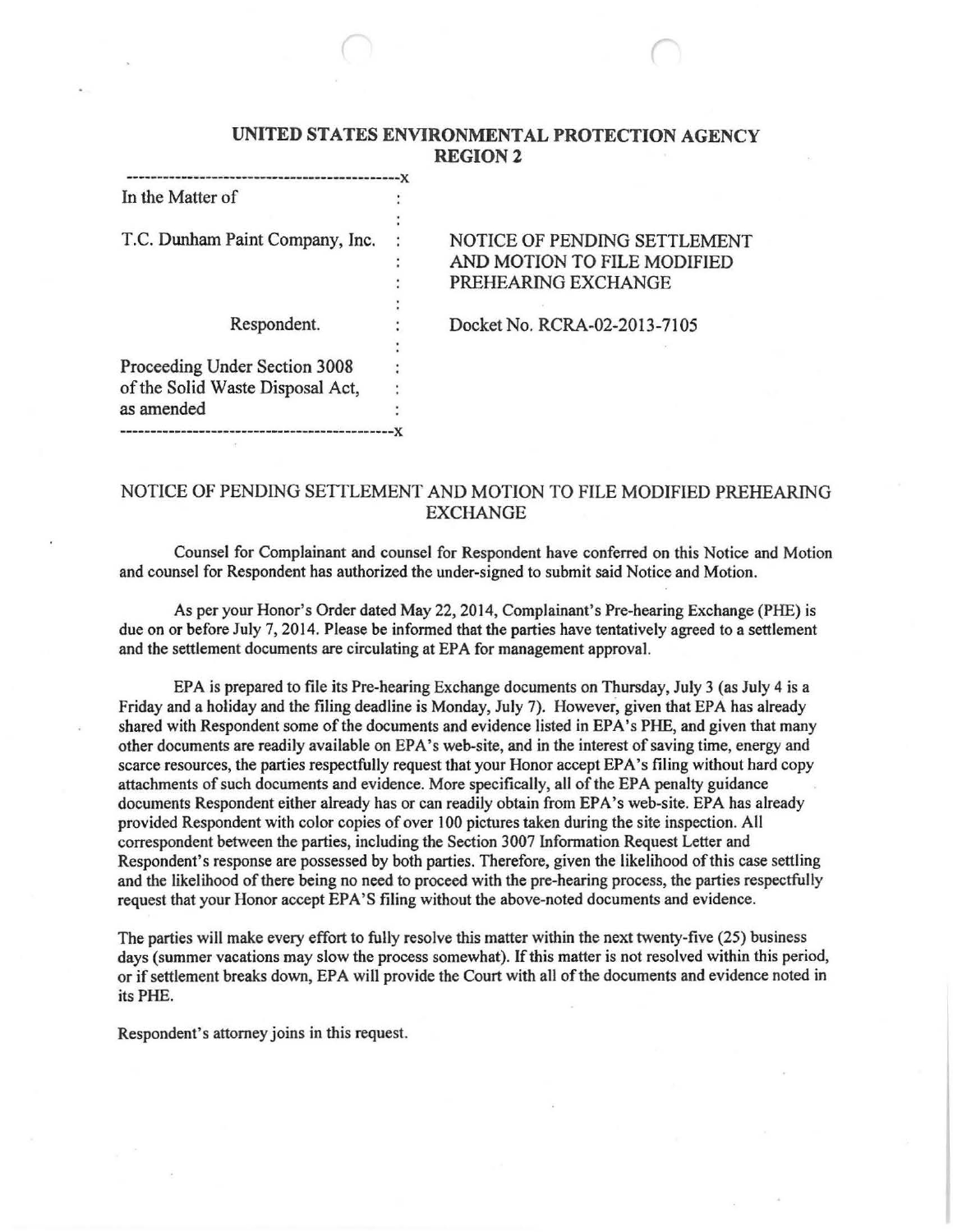Respectfully submitted,

Carl R. Howard

 $7 - 1 - 17$ <br>Dated

Assistant Regional Counsel<br>Environmental Protection Agency - Region 2 290 Broadway New York, New York 10007-1866  $(212) 637 - 3216$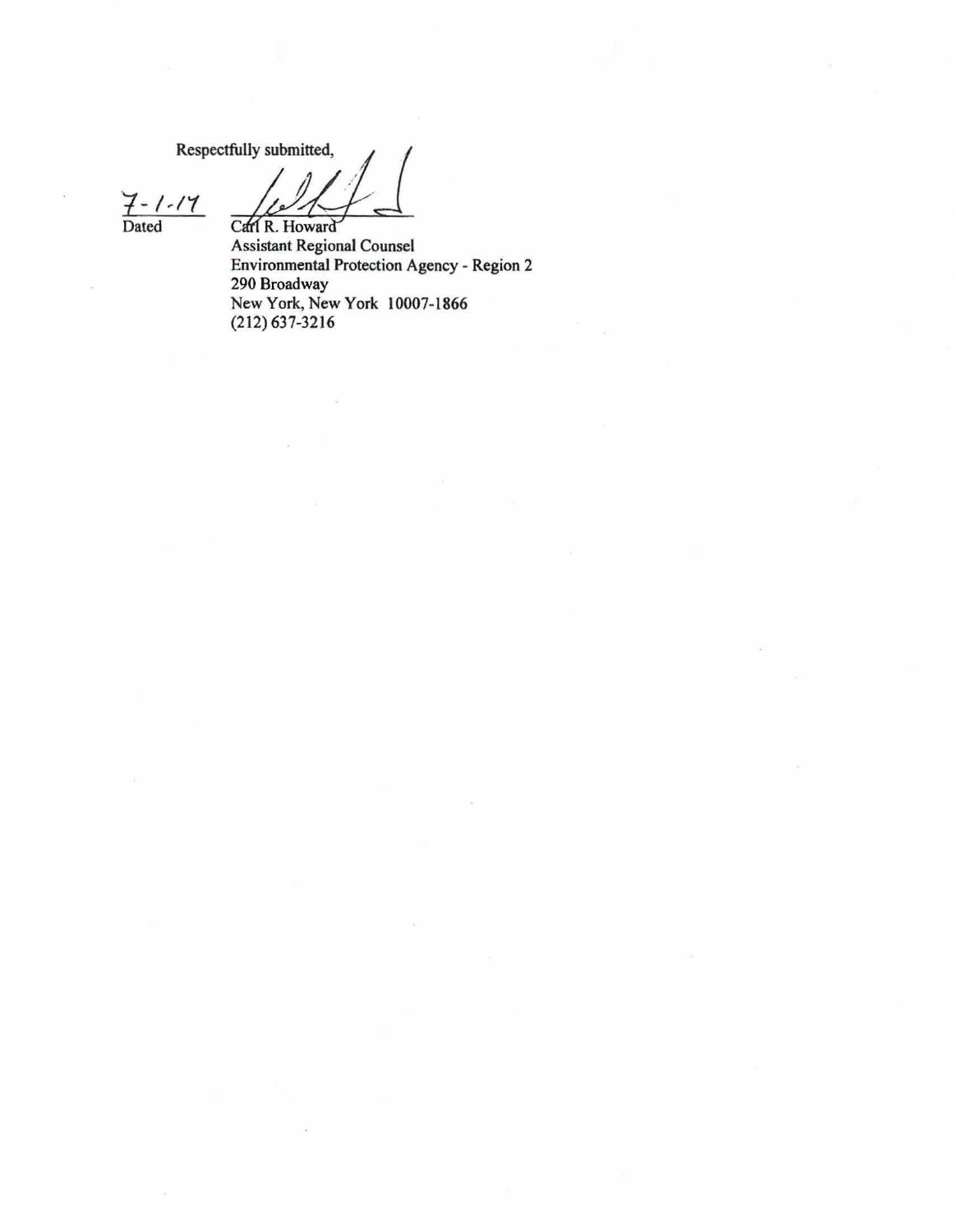## In the Matter of T.C. Dunham Paint Company, Inc. **Docket** No. **RCRA-02-2013-7105**

#### CERTIFICATE OF SERVICE

I certify that I have this day caused {or am causing) to be sent the foregoing Motion For Extension of Time to File Prehearing Exchanges to the following addressees listed herein in the manner listed below:

### Copy by Electronic mail to:

Honorable Christine D. Coughlin Administrative Law Judge U. S. Environmental Protection Agency

And,

Headquarters Hearing Clerk

Sent via OAUfiling@epa.gov,

Copy via Electronic mail to Attorney for Respondent:

Frederick Eisenbud Law Office of Frederick Eisenbud The Environmental Law Firm 6165 Jericho Turnpike Commack, New York 11725-2803 Sent via: fe@li-envirolaw.com

 $|2|$ 

 $7 - 1 - 14$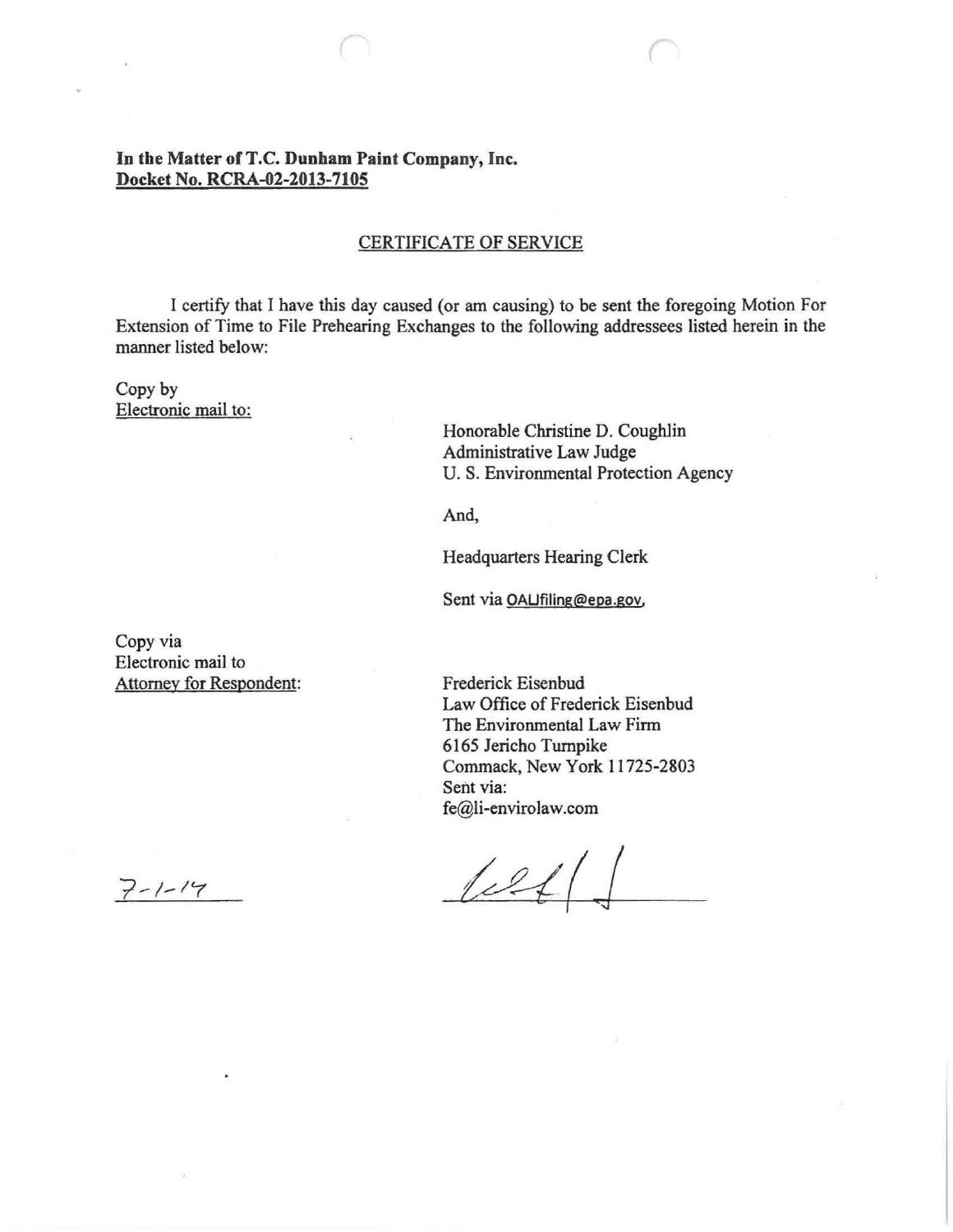Respectfully submitted,

*1-* I,/( Dated Ca

Assistant Regional Counsel Environmental Protection Agency - Region 2 290 Broadway New York, New York 10007-1866 (212) 637-3216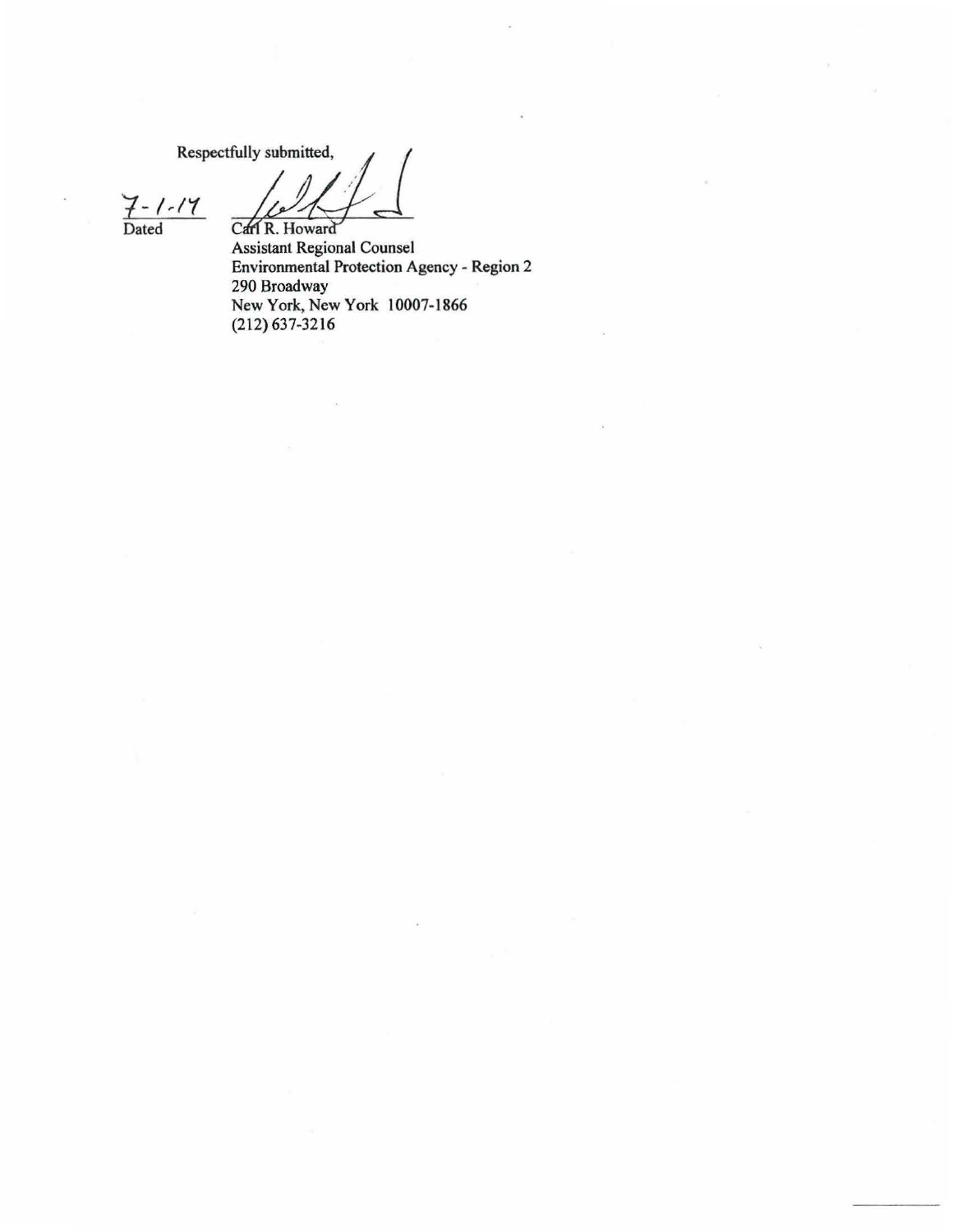# **UNITED STATES ENVIRONMENTAL PROTECTION AGENCY REGION2**

| In the Matter of                 |                              |
|----------------------------------|------------------------------|
|                                  |                              |
| T.C. Dunham Paint Company, Inc.  | NOTICE OF PENDING SETTLEMENT |
|                                  | AND MOTION TO FILE MODIFIED  |
|                                  | PREHEARING EXCHANGE          |
|                                  |                              |
| Respondent.                      | Docket No. RCRA-02-2013-7105 |
|                                  |                              |
| Proceeding Under Section 3008    |                              |
| of the Solid Waste Disposal Act, |                              |
| as amended                       |                              |
|                                  |                              |

## NOTICE OF PENDING SETTLEMENT AND MOTION TO FILE MODIFIED PREHEARING EXCHANGE

Counsel for Complainant and counsel for Respondent have conferred on this Notice and Motion and counsel for Respondent has authorized the under-signed to submit said Notice and Motion. ·

As per your Honor's Order dated May 22, 2014, Complainant's Pre-hearing Exchange (PHE) is due on or before July 7, 2014. Please be informed that the parties have tentatively agreed to a settlement and the settlement documents are circulating at EPA for management approval.

EPA is prepared to file its Pre-hearing Exchange documents on Thursday, July 3 (as July 4 is a Friday and a holiday and the filing deadline is Monday, July 7). However, given that EPA has already shared with Respondent some of the documents and evidence listed in EPA's PHE, and given that many other documents are readily available on EPA's web-site, and in the interest of saving time, energy and scarce resources, the parties respectfully request that your Honor accept EPA's filing without hard copy attachments of such documents and evidence. More specifically, all of the EPA penalty guidance documents Respondent either already has or can readily obtain from EPA's web-site. EPA has already provided Respondent with color copies of over I 00 pictures taken during the site inspection. All correspondent between the parties, including the Section 3007 Information Request Letter and Respondent's response are possessed by both parties. Therefore, given the likelihood of this case settling and the likelihood of there being no need to proceed with the pre-hearing process, the parties respectfully request that your Honor accept EPA'S filing without the above-noted documents and evidence.

The parties will make every effort to fully resolve this matter within the next twenty-five (25) business days (summer vacations may slow the process somewhat). If this matter is not resolved within this period, or if settlement breaks down, EPA will provide the Court with all of the documents and evidence noted in its PHE.

Respondent's attorney joins in this request.